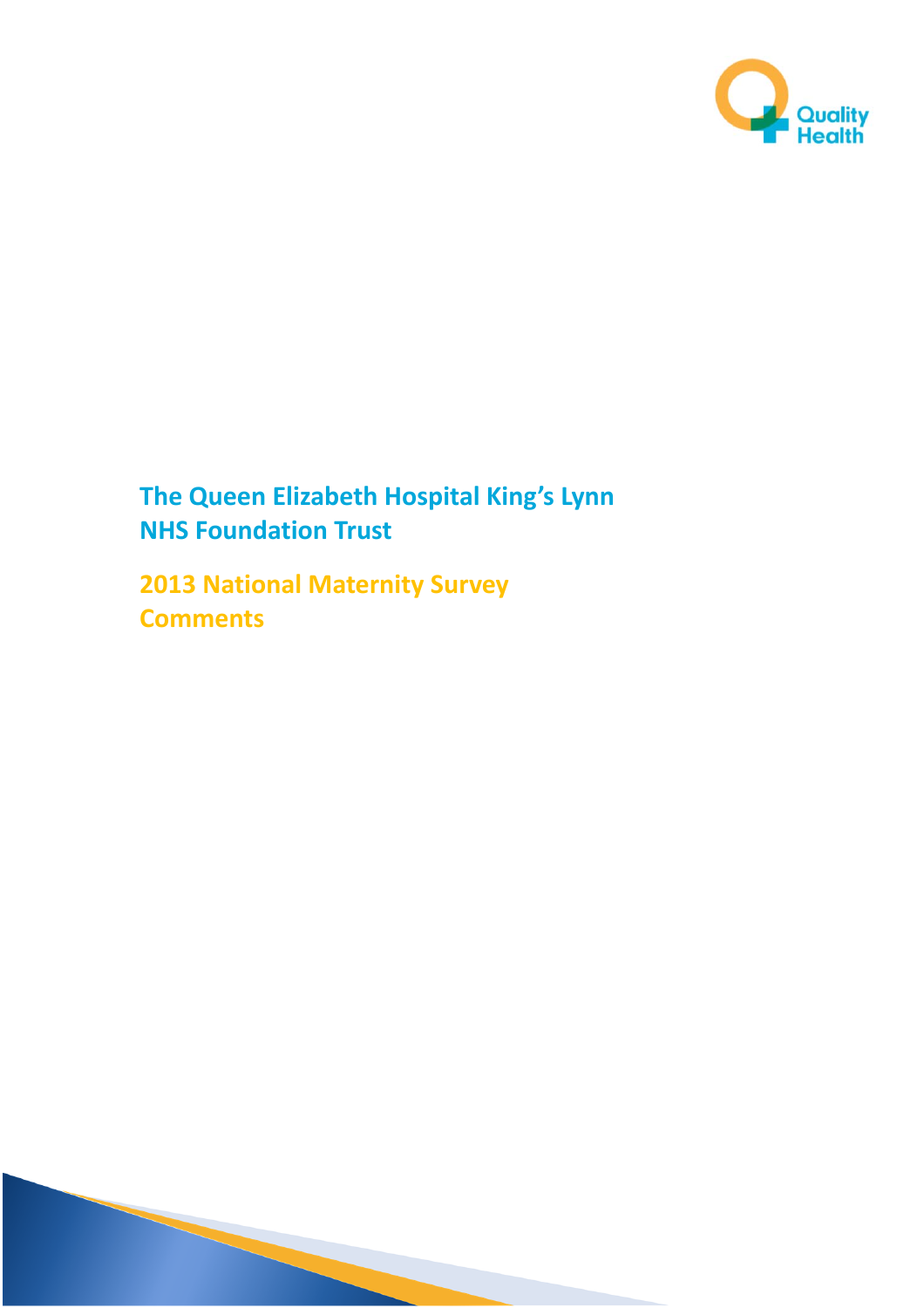#### **RCX The Queen Elizabeth Hospital King's Lynn NHS Foundation Trust**

The questionnaire included a section where patients could make comments in their own words about anything else they would like to tell you about their maternity care.

The comments received for your Trust are set out overleaf.

The comments have been pseudonymised and proofed. Firstly to remove details that identify patients (as far as is possible) and secondly to remove any names of staff or wards.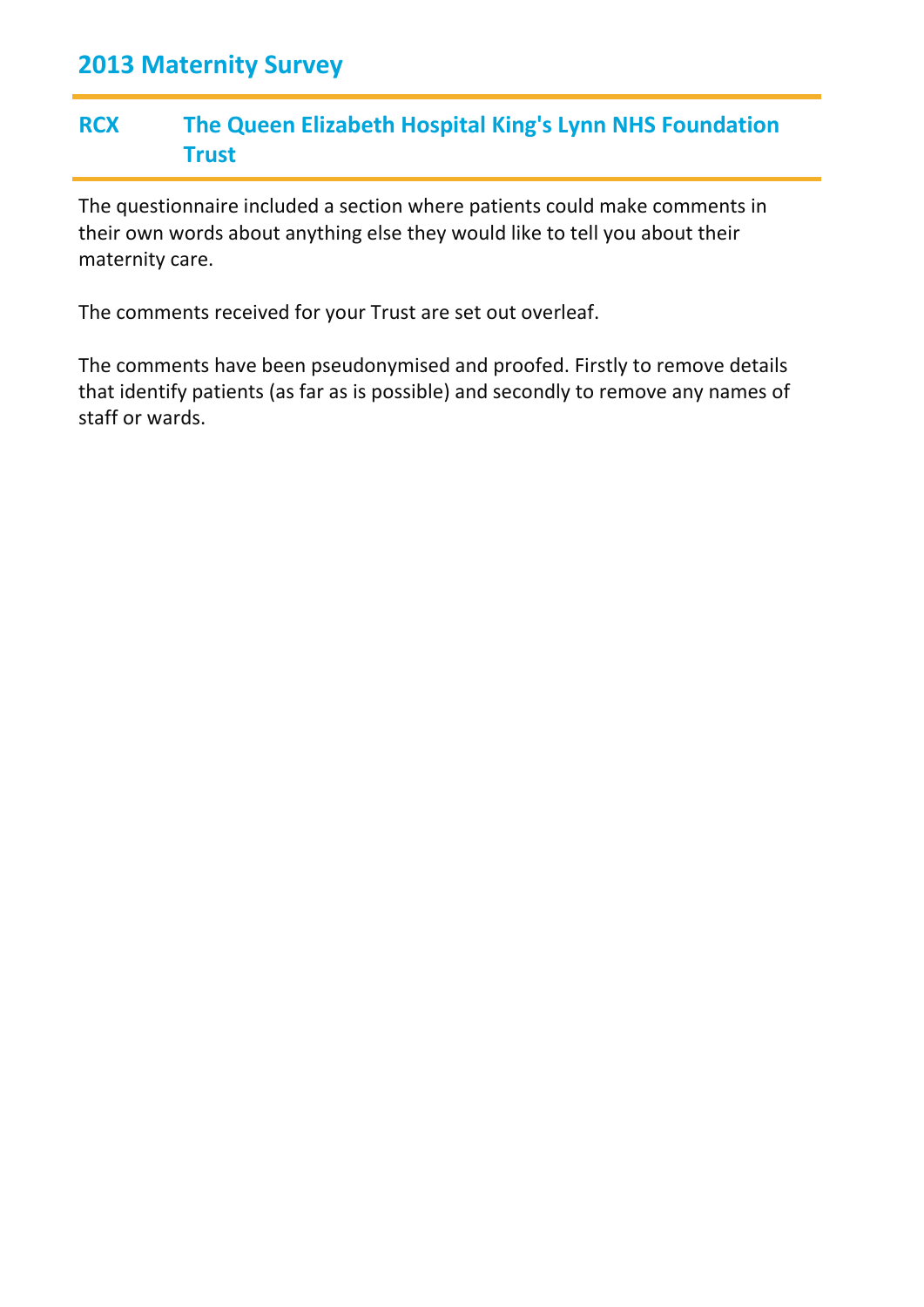#### **RCX The Queen Elizabeth Hospital King's Lynn NHS Foundation Trust**

I cannot praise the staff within NICU and ward [name removed] enough. I received fabulous care throughout my stay. I was made to feel very looked after, nothing was too much trouble. My care whilst pregnant was also superb, receiving extra care due to diabetes. I was treated as an individual with the utmost dignity and respect. Superb people within all departments. They all claimed they were simply "doing their job." I, however, felt they went out of their way to give exceptional care.

I was really happy the way I was treated in hospital. The staff on ward, labour, special care - even down to the cleaners. They do a great job! The cleaners do a great job - the bathrooms, toilets were always very clean. My room was cleaned daily, even my bedding changed. I spent nearly 2 weeks in hospital so I got to see a lot of what was going on and I was really impressed, 10/10.

Never saw the same midwife twice. This inconsistency meant I had no confidence in service or advice. Worries following previous problem pregnancy and traumatic labour not listened to at all. Would definitely be worried about any future pregnancy.

I had a very quick birth and my experience was completely positive. I was treated with dignity my wishes respected and my midwife made me feel safe and happy immediately. My older son [age removed] was made more than welcome on the delivery ward after the birth and all staff spoke to him first and everyone had time which I feel started the children's bonding process in a brilliant way. Our midwife was [name removed] and she was absolutely fabulous. A very wonderful experience for our whole family. Thank you QE Kings Lynn.

There was no midwife service at my local surgery in the village. I had to travel to another surgery 8 miles away to see the midwife each time. Not good in bad winter weather. Also no health visitor services anymore. Having to travel 10 mile each time to get baby weighed and no private areas for confidential talking. Fell that services have greatly reduced since having my last baby. Don't know how this would be for people with no transport.

I felt overall the maternity care was excellent. However, there are 2 issues I would like to raise:- (1) Directly after the caesarean my son was not put skin to skin with me. Whilst I was in the ante room, post op, I was perfectly capable of this. he was instead taken and dressed. (2) Secondly I feel that the care workers were at times over zealous. One care worker bathed my son without asking me (I did not want to bath him for first week). they also tried to take over bottle feeding him when again was more than capable to do this. At one point I actually demanded that I, his mum, could and wanted to feed him. I would suggest they always ask the mum.

I couldn't have asked for a better experience all the midwives, nurses and doctors were brilliant, they always had time for me and my husband and were kind, friendly and supportive.

Overall I was very pleased with the care I received from all areas of maternity services. I planned to have a home birth but sadly in the end this was not possible however the staff that cared for me during my labour were absolutely excellent. They were very respectful and considerate, I was most grateful. I was disappointed with the cleanliness on the ward. The cleaner came but was not very thorough. When I asked her if she would like me to move my things for her to clean she said no she would go round them in the night. I found 2 toilets in a disgusting condition, one covered in blood. Approximately 5 hours later I visited the toilets again and they were exactly the same. This let down otherwise excellent.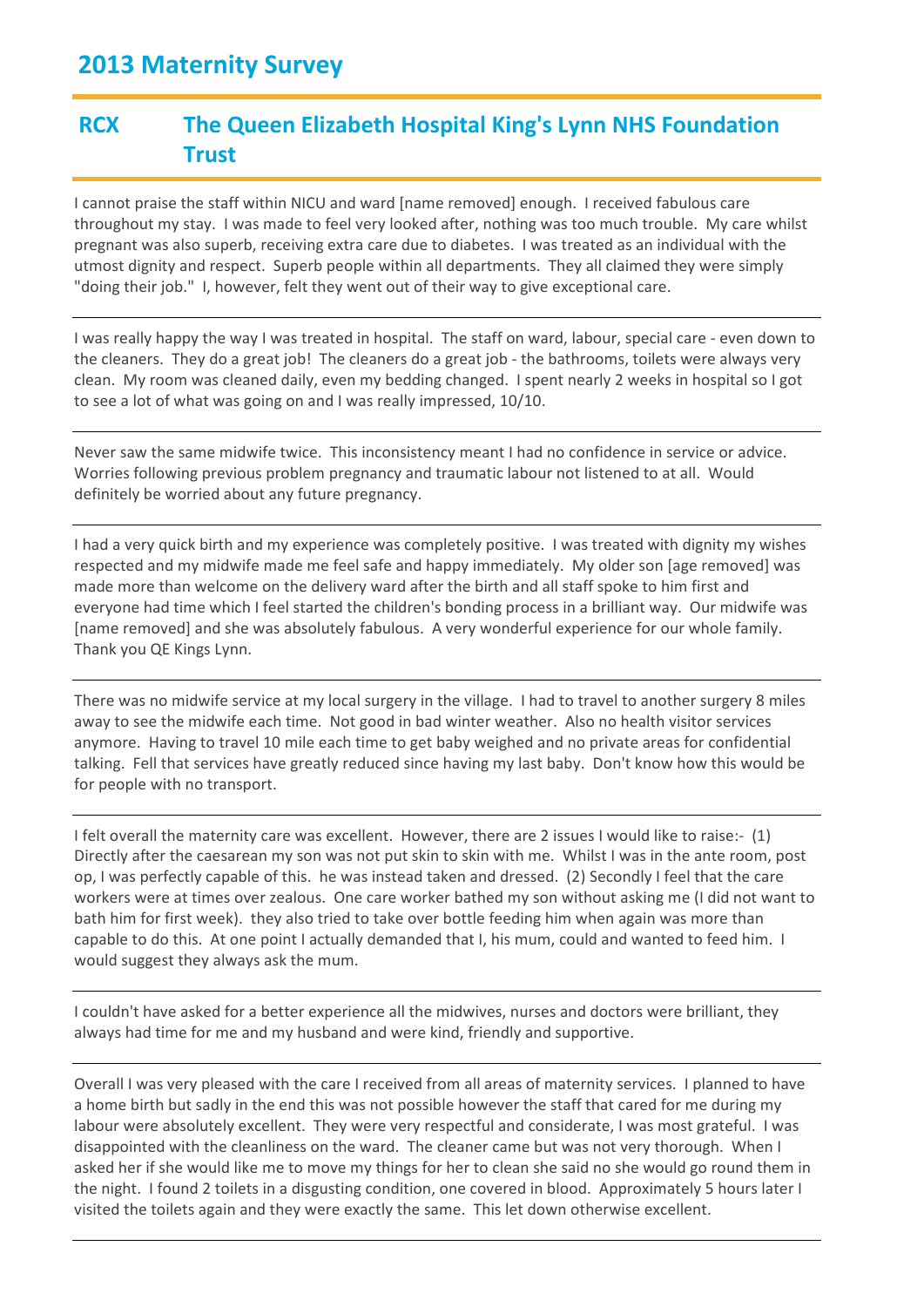### **RCX The Queen Elizabeth Hospital King's Lynn NHS Foundation Trust**

I felt that the two midwives in the room were senior but unprepared to listen to me & what my body was telling me. After already having 3 births I knew when to listen to my own body.

Most of the midwives, nurses etc. were excellent and provided me with really good care. However there were a couple that were too pushy and didn't seem to have time. consistency of care between staff is important. The night staff were far less helpful and supportive than the day time midwives and nurses. my care prior to and throughout my labour was excellent.

My daughter was born at 36 weeks, and was given extra neonatal care on the ward as she was 4lb 5oz. The neonatal team also visited at home and I think this is a brilliant idea. They was fantastic and it also meant she could come home earlier.

6 week check with GP was poor, did not read my birth notes thoroughly.

Overall me and my partner both were really happy with our care, during and after pregnancy. Would have preferred more choice of dates offered for the antenatal classes. My baby was born at tea time and by the time I had been stitched up and came round a bit it was time for my partner to leave - would have been better if he could of stayed with me on the ward for longer just for the first night, very overwhelming - but saying that the midwives/nurses on the ward couldn't have been more helpful and reassuring.

I really wanted to breastfeed and found the advice very hit and miss in the hospital. Some staff very helpful, others not so. I also think staff need training on how to insert a cannula! I would have found it hugely beneficial if my husband could have stayed in hospital with me after the birth (not gone home at night). I know this is an option in some hospitals. I would have paid for this option.

I feel that breastfeeding should be spoke about a lot more than it is. More support and info before baby is born so that more people may decide to feed baby themselves.

I gave birth at the QE Kings Lynn and rate the delivery suite very highly. Great support and care. But the care on the ward after was not great! Very little help and support from the 1 healthcare assistant and midwife with helping me to breastfeed, especially in my opinion the healthcare assistant has the totally wrong attitude. I work within the care sector and would definitely not employ her. Mums are very sensitive and she made no effort to make you feel good. Also I feel that the health professionals are putting way too much pressure on mums breastfeeding! We know breast is best but it doesn't work for everyone! On the ward at QE you were made to feel very bad if you bottle-feed. So wrong.

While I was in labour and giving birth. I had some great midwives. I couldn't be more happier with the help and support they gave me, but as soon as I was put on the ward after birth my emotions soon changed the midwives on the ward didn't listen to me and I feel they didn't care about how I was feeling and all I wanted to do was go home but they dropped it out and I was left there crying and begging them to let me home in the end I walked out with my baby. When I did this they suddenly had the time for me and within 10-15 mins it was sorted out for me to go home. I was not at all satisfied with my stay on the ward.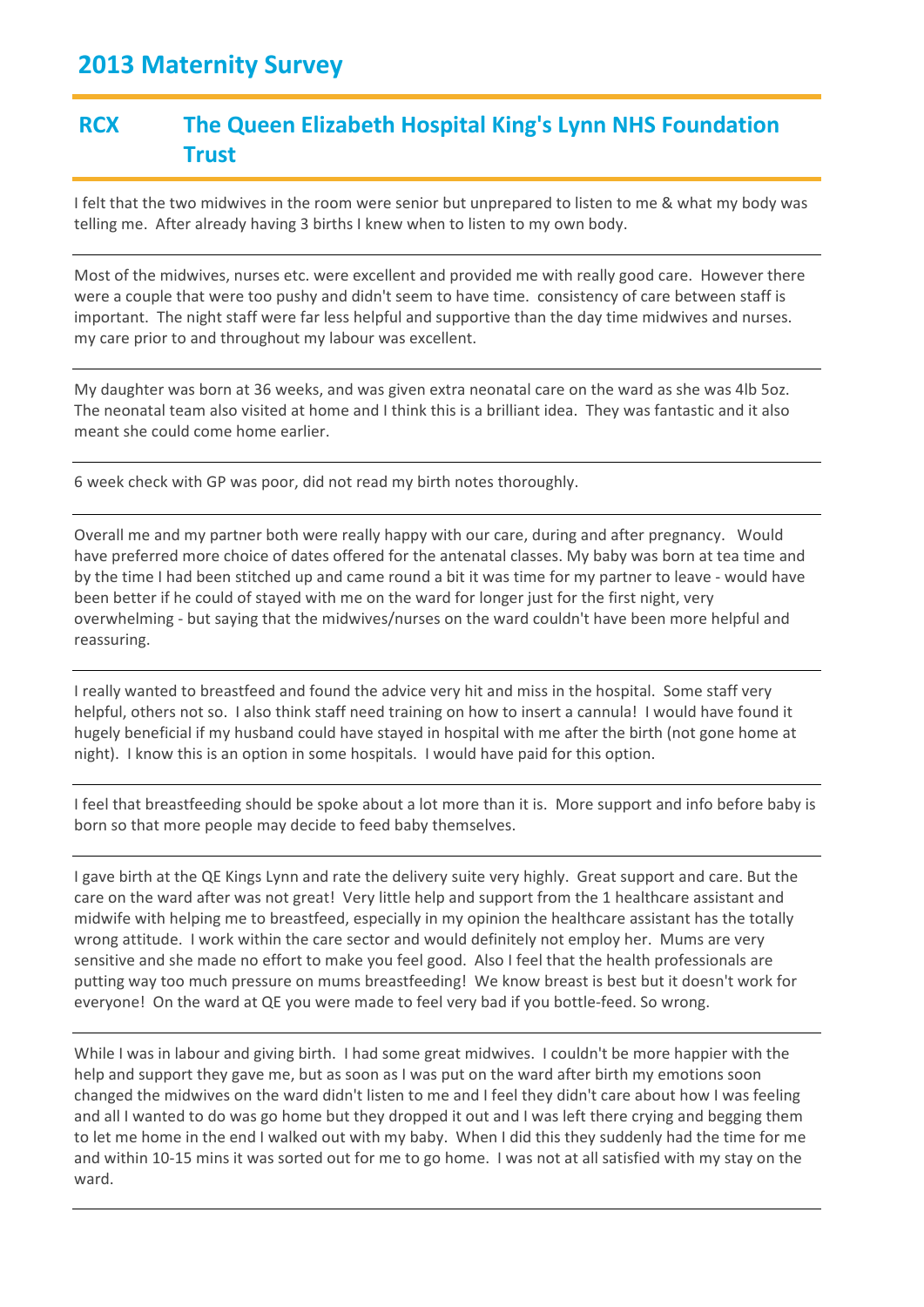#### **RCX The Queen Elizabeth Hospital King's Lynn NHS Foundation Trust**

My antenatal care was fantastic, my postnatal care whilst in hospital was terrible. The midwife that "looked after" me was disapproving of me bottle-feeding my baby. The second night I was in hospital, the midwife did not realise I had a C-section & made me ask 2/3 times for painkillers. I was moved around to another bay at 10pm at night! The midwife made me wait 30 mins for milk even though my baby was crying for a feed because they were "too busy" to get it. I pushed to leave hospital earlier than I needed to because of the above.

Not too happy that hospital wanted to send my husband home and me to ward as progression was slow when I was only patient on delivery suite at the time. Upset me a lot.

Queen Elizabeth is the best maternity hospital in my area. Staff were always helpful & understanding.

Maternity Aftercare Ward: Felt I didn't get much support. I went to the help desk where staff were more happy to talk about their holidays than talk to me. I was asking about pain relief for after pains, they sent me back to take 30 minutes for staff to then come to my bed in the early hours while trying to feed, no sleep, my after pains caused light headiness I pressed the bell for some support. Midwife came assumed I wanted pain relief walked off before I could ask for some help. Come back later to inform I could not have any pain relief which I already knew. Delivery suite were fantastic. Shame the aftercare wasn't.

Labour was fantastic - the staff were consistently attentive & helpful & very supportive. I couldn't have wished for a better labour. This was my 3rd pregnancy and my antenatal care was also very good. Immediately after being moved from delivery to a hospital ward the care was diabolical. The midwives were rude & unhelpful. They forgot my pain relief by 10 hours after I consistently asked them. When I asked for a drink they said to "ask the housekeeper who comes twice a day!" I only wanted a glass of water. I requested to go home after spending less than 24 hours after my delivery.

I feel I should never have been discharged so early after being so poorly. I think I needed at least one more day as I had the twins and couldn't get out of bed until 28 hours later. I took up too much of the support-worker's/midwives' time through the night for feeding, nappy changing etc. I feel that I should have been put in my own room so my husband could stay and help with the care of my new-born twins to ease the strain off of the staff whom I took up so much of their time. When I was discharged, it wasn't done properly so the midwives weren't aware I'd been discharged, so the first day they should have come I had to phone at 3.30pm to see when they'd turn up. When they got to me (within 30 minutes) they said they hadn't received my notes and apologised. A better system is needed to ensure visits are done.

The staff, in general, on the hospital maternity ward were excellent. The midwives outside of the hospital however did not instil me with confidence in their abilities of thoroughness. The team of health visitors are wonderful, caring, compassionate & knowledgeable.

The care I received during my labour was fantastic and even though with all the pain I wanted to change my pain relief options my midwife talked to me and offered natural methods and a TENS machine meaning I stuck to my plan of only gas and air and afterwards I was very grateful she did as I would of been really disappointed in myself. During pregnancy I only even saw 1 midwife twice the rest of the time I saw different people. Although the care I received was fine it would of been nice to have had more consistency. I miscarried before this pregnancy and I think that helping mums earlier in pregnancy after miscarriage with more support/re-assurance in scan etc. would help to alleviate a lot of anxiety but understand the cost elements of this. The ward was far too hot!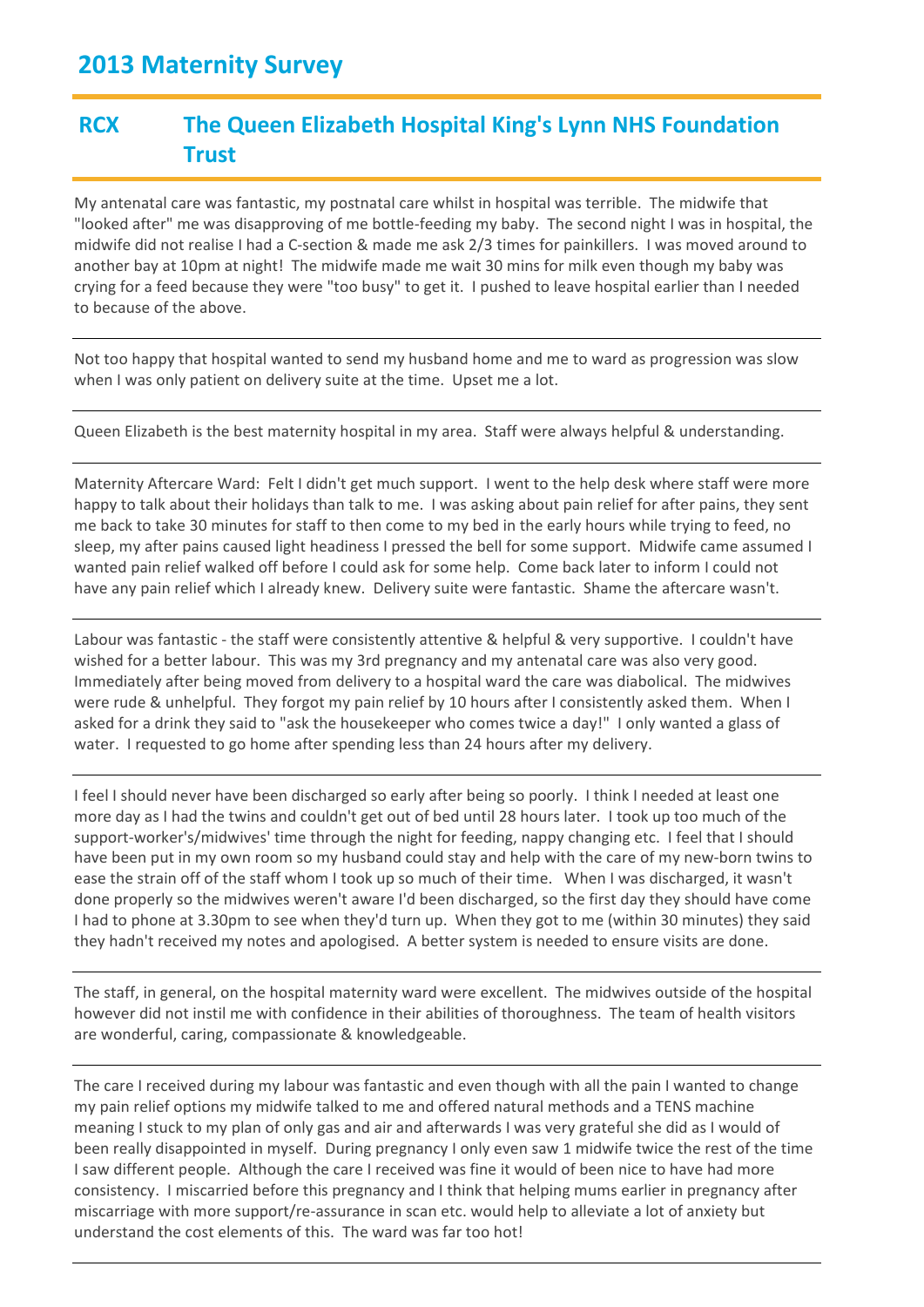### **RCX The Queen Elizabeth Hospital King's Lynn NHS Foundation Trust**

I feel although I had excellent service from the midwives and auxiliaries they were very short staffed and did take a while to get to people. But as I say the service they did was excellent and attentive once they arrived.

I cannot fault my care before and after the birth. But I needed more support from the point of being moved to delivery suite. I understand it was a rush and the early hours of the morning, but I was left to ask for my bags to be collected and brought to me and to ring my partner myself. I was left along not knowing what was happening. I shook from the moment I was told I was going to be rushed in for a Csection. I felt complete panic and needed to be reassured. It was a horrible experience. I was told to stop moving! I had no control over my body shaking as the spinal was being done. I needed a calm approach not a cross, abrupt one. And my partner hadn't arrived at this point. I needed support from someone else.

My whole experience was really good & positive & I felt confident that all the health care professionals knew what they were doing!

The midwife I had deliver my baby was very kind, she had over 30 years experience and she explained everything to me. She made me feel at ease the whole time. This was my fourth baby and the experience I had this time was much better than before. Every member of staff were very nice.

Overall I was looked after very well through my pregnancy and my stay in hospital. The on thing which wasn't so good is when I got discharged on the Friday from hospital. I didn't see a midwife Sat or Sun it was only when I took my daughter to the hospital the Sunday as her breathing wasn't right I found out that my notes hadn't been passed over. I was lucky as I had my husband and family to help me. I just wouldn't want a new mum to be left with no midwife. On her own as 2 days is a long time with a crying baby with no one to ask for help.

Post delivery of baby I had a bleed & was rushed to theatre. Received very fast, professional care although not a lot of communication as to what happened & why. While in hospital midwives & HV later once back at home offered more information than staff at hospital at the home. In area I have several 'teams' of midwives cover areas around the hospital. Postnatal I saw several different 'teams' & different midwife every time. Due to complications post delivery & care [word unreadable] I saw midwife several times but do feel if was same person was to of cared for me, I would of been discharged from midwife care & they would of had the confidence to do this earlier - instead last few visits I feel were not necessary.

I was working overseas when I fell pregnant and travelled back to the UK at 16 wks. I did have regular check ups but I have to say the midwife I had at this point was disinterested and I was lucky I had a very good pregnancy. She was not forthcoming with information and almost had a couldn't care less attitude. However, the care I received from the midwives during labour, after birth was second to none! I felt cared for and supported and that my baby was important. They were there when I needed them but did not take over which is great for a new mum when you do go home. Also I must say the theatre staff were fantastic too! After 37 hrs. of labour & a distressed baby I was a nervous & emotional patient and they were caring, reassuring and professional... they also had a sense of humour which was hugely important. The staff at the QEH King's Lynn were fabulous!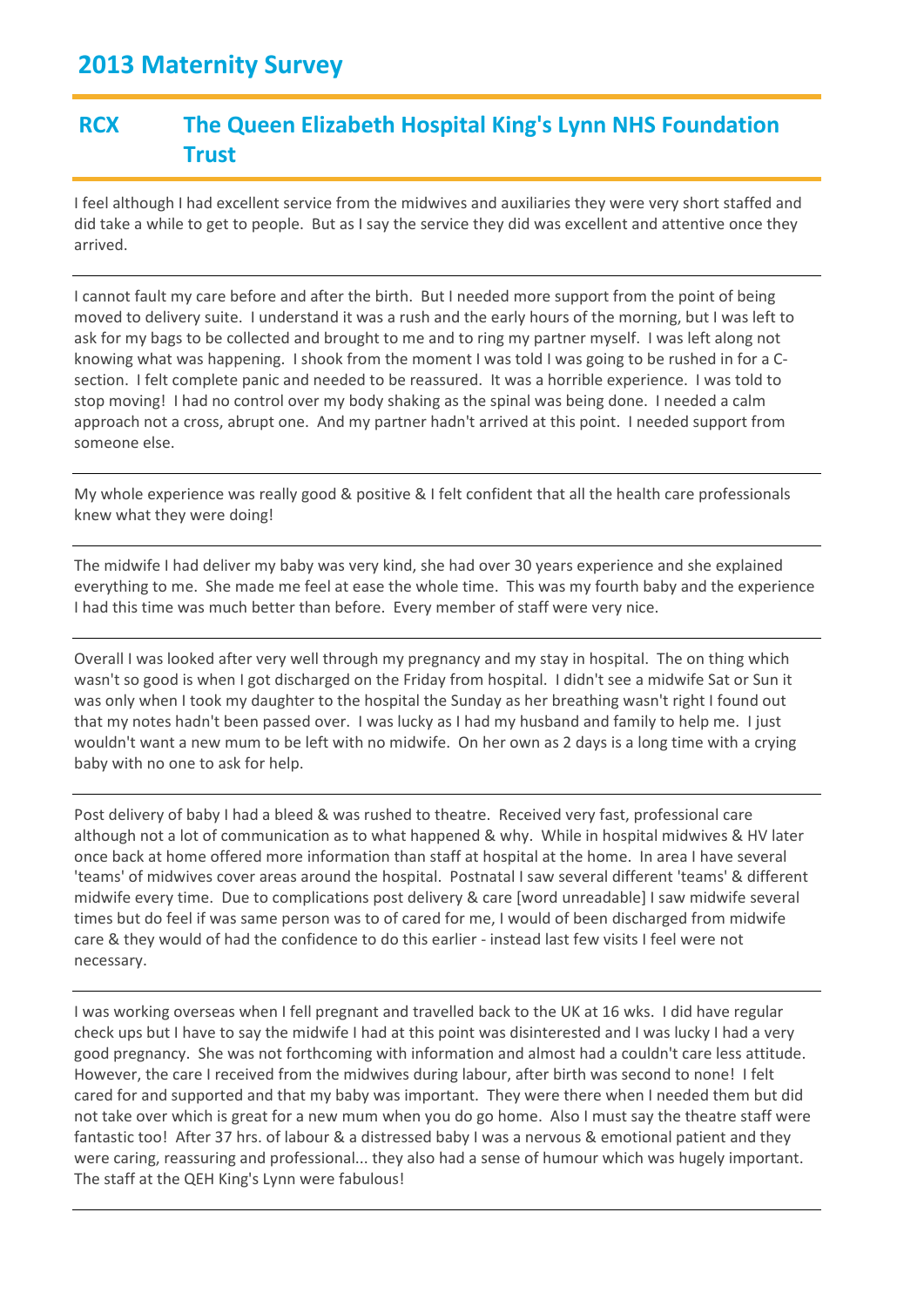#### **RCX The Queen Elizabeth Hospital King's Lynn NHS Foundation Trust**

Mixed messages regarding [word unreadable] in hospital. Thought tongue tie [word unreadable] short & could affect feeding when questioned why baby feeding so frequently I asked if tongue tie an issue. [word unreadable] different person told me not an issue. Also then told by midwife at home baby not tongue tie. Had post surgery infection no one actually informed me this is why on ITV antibiotics. Some midwives need to be more supportive regarding topping up with formula milk when in hospital if breast milk not yet come in enough for baby - tends to be older staff not so supportive.

Re Queen Elizabeth. Consultant - Mrs [name removed]. Specialist midwife - [name removed]. Both were fantastic, offering support, frequent scans and check up as previous problems during pregnancy, returned all calls - no faults at all. Midwives on ward. Overstretched, felt not enough staff when emergencies took place, not enough time to do check ups. Midwives on labour ward. Fantastic very supportive. Midwives in community. Lack of personal feel, due to different ones each visit unable to make phone contact just answering machine. Health visitors. Serious staff shortages. Baby 6-8 weeks review cancelled still waiting baby now is 18 weeks.

I really would've liked to have seen the same midwife each time I was visited at home after the birth of my baby - I think it is difficult to assess the progress of a baby that you have never seen before. The midwife who delivered my baby was excellent. I saw a few different midwives at the start of my antenatal care, but the same one from 22 weeks onwards; I wish I could have seen her for the entirety of my pregnancy.

I felt the maternity care that I received was exceptional. I spent 12 days in hospital prior to the birth of my 2nd baby and I was respected and listened to at all times. I understood the choices available to me and I cannot rate the midwives and doctors at the Queen Elizabeth Hospital, King's Lynn, Norfolk, highly enough. I am thankful to them for ensuring that my baby arrived safely.

Due to a previous complication free pregnancy & labour & no problems this time the midwife recommended considering a home birth. She was more than happy to discuss all my concerns with me (& my husband). We decided that we would go ahead with this option & it was the best decision we could have made. I was lucky enough to have the undivided attention of 3 midwives (1 student) who made me feel completely at ease through the whole labour. I would not hesitate to recommend this option to anyone under midwife care at the QE Hospital. It was such a positive experience!

Midwives [names removed] were amazing support and actively supported my partner to be hands on during delivery and made my experience comfortable. I was annoyed I had to get out the birthing pool due to low numbers of midwives and felt this took so much away from the birth I'd hoped for. Afterwards - on baby ward I was not offered any food from birth - breakfast the following day low iron and blood loss - this had an extra effect with no food. I was left mainly on my own and felt young mum given more time by staff waiting for confirmation [words unreadable] took 90 names [word unreadable] and ask midwives during delivery 10 / 10 - amazing.

My husband was sent home around 2 am. I was left alone in the dark till 5 am and had the buzzer ignored. I contacted my husband at 5.15 am to inform him they were going to break my waters. My daughter arrived at 5.47 my husband arrived at 5.50. He missed the birth, not happy.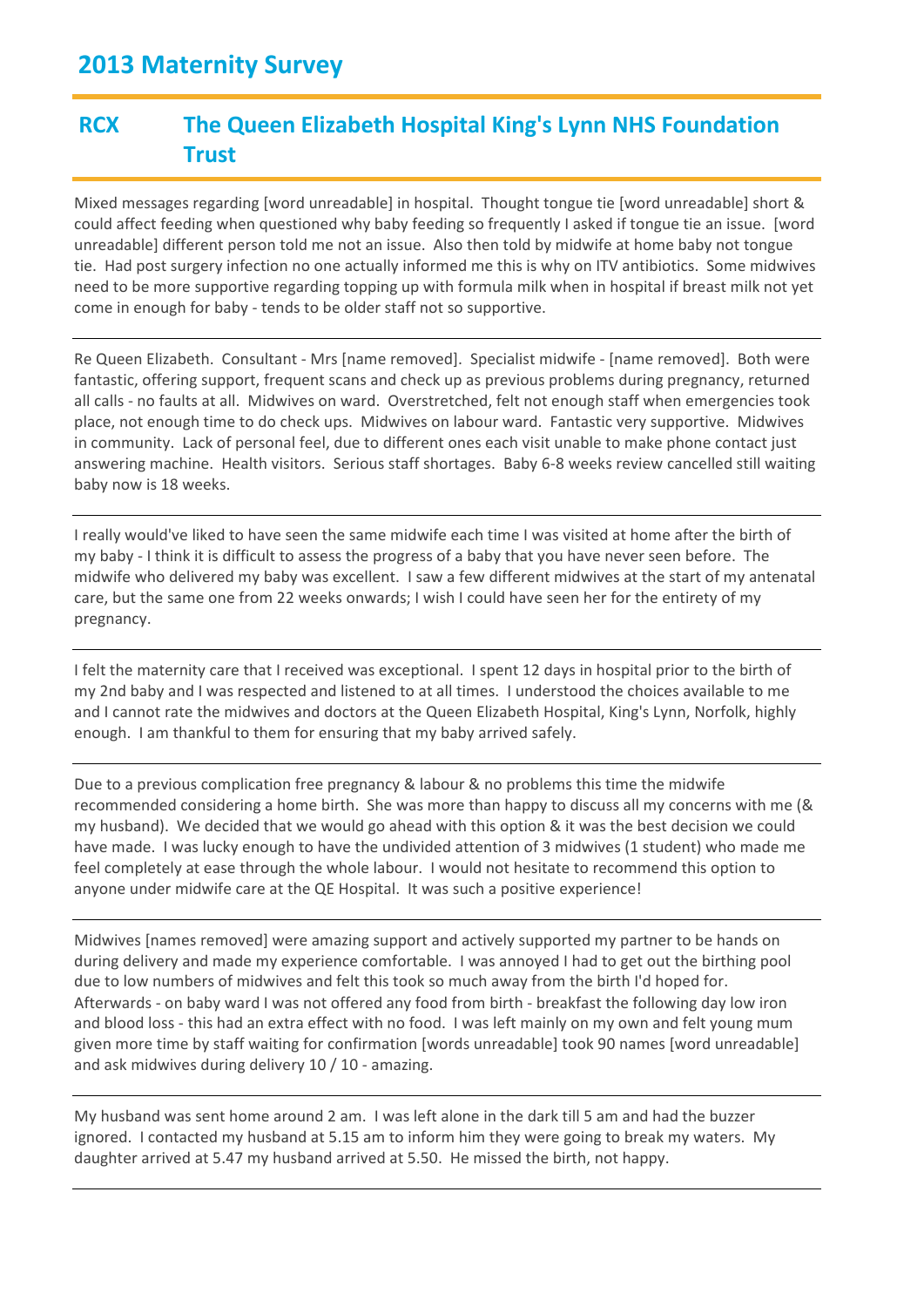### **RCX The Queen Elizabeth Hospital King's Lynn NHS Foundation Trust**

During my antenatal care I do not fell I was always listened to about the severity of my pregnancy sickness. I felt GP's, midwives and the hospital doctors did not take this seriously until I had to be admitted for it. My experience on [name removed] was a positive one in terms of my treatment, the only issue I have is that I had an epidural and although the doctor carrying out the procedure told me the risks I do not remember this as I was under the influence of gas and air. I am now having back problems from it and I cannot remember the conversation about this, although my husband tells me I was told this so I feel my consent was given when I was not able to give it properly, but I'm not sure the doctor could have done this any differently anyway so it was not [word unreadable] fault. The postnatal ward seemed understaffed so I did not get much input from them. Some of the staff were a little unfriendly. The [name removed] staff however were very kind and caring.

After I had my baby and put on the ward, my partner was not allowed on there with me. I was put on there at 5am and never saw a midwife until 8:45am. I felt very alone and as a new mum very nervous. I don't think this is acceptable for any mum to have to feel like this, I would definitely go to another hospital if I was to have another baby. But the midwife that delivered my little boy was amazing and she made me & my partner very comfortable. It's just a shame the aftercare was so poor. We also got mixed advice from different midwives that was very confusing.

Overall I was happy with the care I received, however, after being transferred from theatre to main ward. It took 2 hours for someone to make themselves known to me and my husband, when someone did appear my husband was changing our babies nappy (as I couldn't move after surgery) and was ordered to leave immediately as visiting hours had finished. Even after explaining the situation it still took a nurse a further 50 mins to come and see me, they were under staffed and the ward was full.

I would like to say while I was pregnant and when I had my baby I received superb care fantastic all the staff was great and so kind I would like to say thank you so much you was all fantastic. I would praise all the staff to anyone for their perfect caring of me and my baby. Thank you.

I would like to say the midwives on the maternity ward in the Queen Elizabeth Hospital, Kings Lynn were the best and I couldn't fault them. They listened to my personal questions and took them into account. They should be rewarded for their hard work. They looked after extremely well when I had my baby and treated her very well with amazing care and I couldn't fault anything.

Heacham, King's Lynn community midwife [name removed], was brilliant. All the midwives & nurses at QEH in the delivery suite were brilliant, kind, polite, helpful. On the maternity ward, [name removed] at QEH, some were brilliant, others were not so polite or friendly not always letting you know what they were doing/not doing tests on time. I have bleeding at 18 weeks and due to hospital regulations the midwives on the delivery suite couldn't see (had to be 20 weeks to be seen by them) so I had to spend 3 hours waiting in A&E until a spare bed could be found elsewhere for me to be checked by a doctor (from the delivery suite). I don't think this is acceptable at a very worrying time, when you need to feel safe, reassured and to find out what is happening as quickly as possible.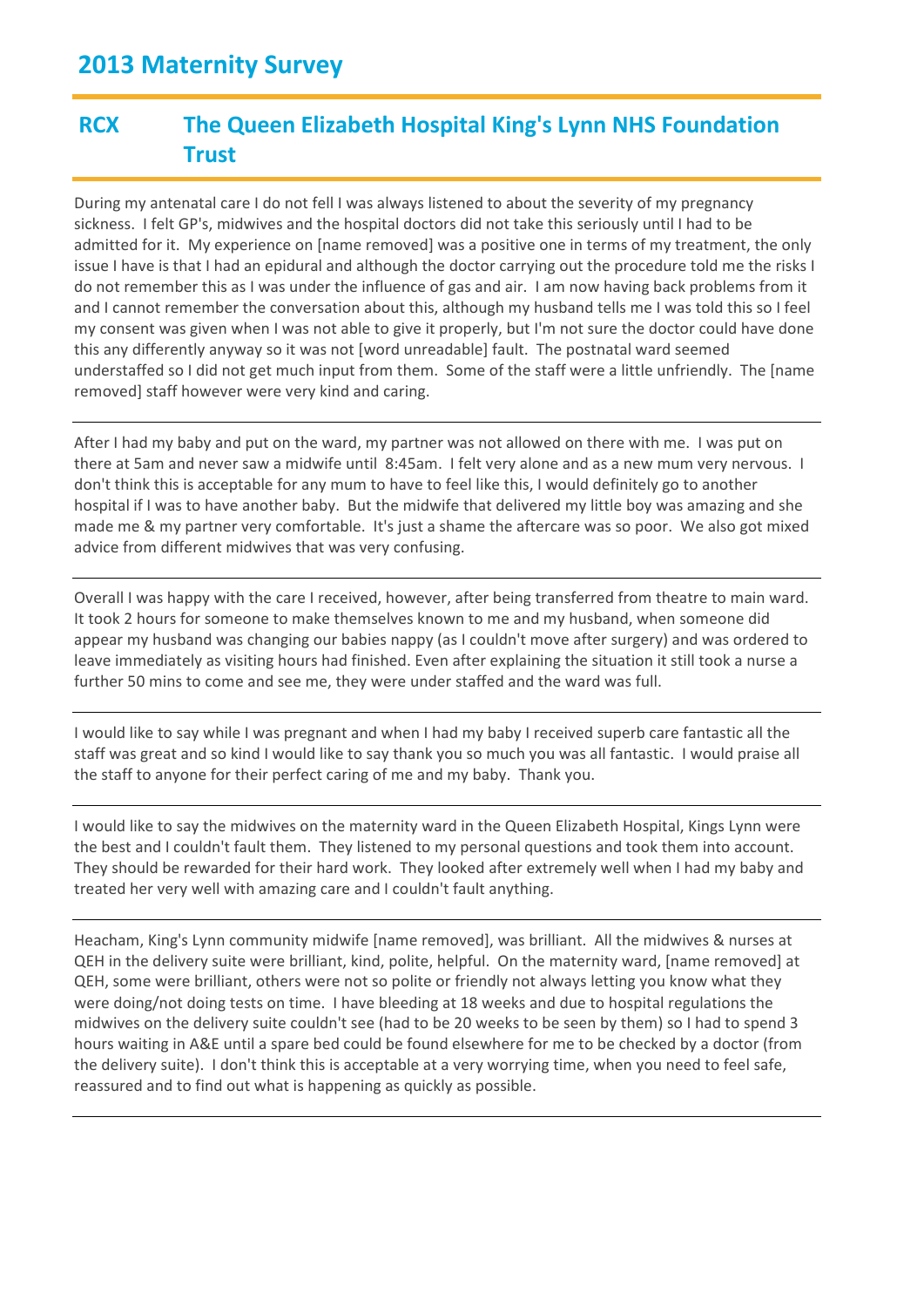#### **RCX The Queen Elizabeth Hospital King's Lynn NHS Foundation Trust**

An interesting comparison I made, my last pregnancy & delivery was in Scotland. After delivery I received far more visits from midwives/health visitors than this pregnancy in England. Also in Scotland the health visitors screen for PND - this was not really considered. Asked about with this pregnancy it has not caused concern to me but these were big differences in services in the 2 countries. I was low risk for both pregnancies & have not had any ante/postnatal problems in either. The staff at Queen Elizabeth Hospital King's Lynn were brilliant at ensuring I had a normal delivery. Much better experience of labour/delivery than [word unreadable].

My baby had tube feed inserted due to being [weight removed]. Ward was told by NUCU nurse how much feed to give in first 12 hours. Day 2 was awful wards policies and NUCU are not the same so was given various info from several different people - all different. Discharged myself - baby 30 hours after Csection. Felt I had no proper help and was forced to then feed my baby formula when I wanted to express (my baby had had 3 good sugar level tests but still would not take out the tube). No help given on day 2 and too much conflicting opinions.

While on the ward after having my baby there were times I was left in dirty bedding after telling a member of staff. Neither me or my son were seen by a midwife/staff member after repeatedly asking to see her and asking her directly. I also feel that I was given different advice on breastfeeding by different nurses and found this to be confusing and contradictory. Some of the staff especially the night staff were excellent.

I had a midwife who had never had a baby so was less supportive during labour. Also I asked for my waters to be broken as they were hindering my progress and this was refused. I then endured a 19 hour labour and now have suffered a prolapse due to the pressure of the waters.

Midwifes could of listened a bit more towards my needs.

I was very impressed by the level of support I was given from the midwives for my antenatal care. However I was very upset and angered by the process leading to my delivery being induced. It became apparent to me that I would need to be induced and was concerned about the length of time left before this could begin. At term plus 8/7 I had an examination for a sweep but my cervix was still fully closed so this could not be done. I asked to be admitted at plus 12 days feeling that it could take 2 days from the start of being induced for the baby to be born. Having looked at research I was anxious for my baby to be born within term plus 14 days and no later. The midwife contacted the hospital at my request and somebody called me back. This woman was very rude and dismissed my concerns which upset me a great deal. She also assured me the process would not take 2 days. [Detail removed]. I was eventually admitted at term plus 14 days at 11.00 and my baby born by emergency C-section at 18.35 at term plus 16/17. Not only was this upsetting and frustrating for me but I was concerned for the well being of my baby being left so late. I feel this hospital policy of individual plus 14 days should be changed.

The care we (me, partner and bay) received from [name removed] midwife was absolutely fantastic.

The only issue I did have was whilst in hospital after giving birth, I was not offered any pain relief for my episiotomy scar. Also, I was told I could go home around lunch time but not actually discharged for another 6 hours! Very frustrating. Again, I was in pain, not fed and told them I needed to get home to my toddler but not listened to.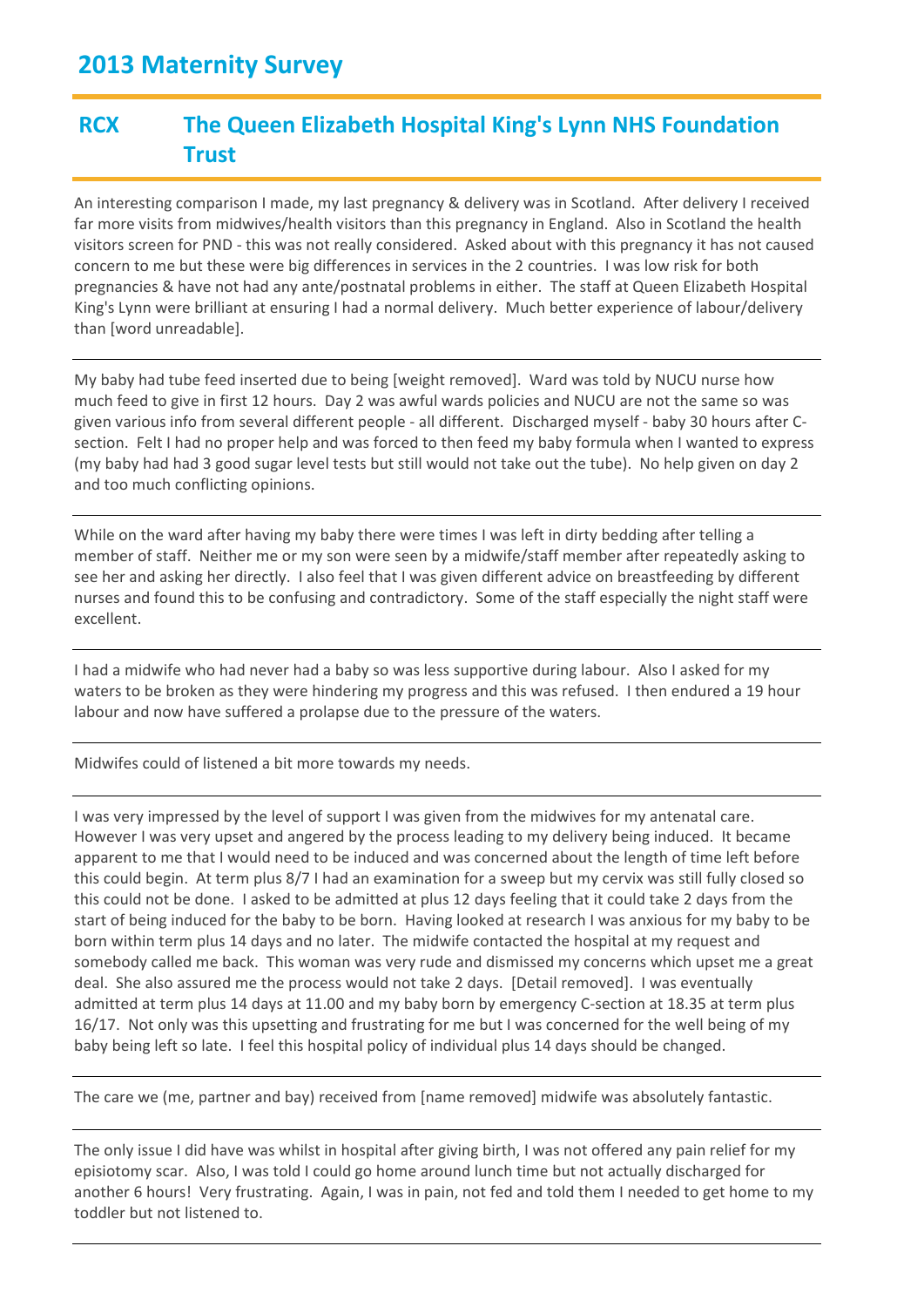#### **RCX The Queen Elizabeth Hospital King's Lynn NHS Foundation Trust**

In relation to E5, about feeding. My son has an issue with latching, so I used nipple shields in order to give him breast milk. Some of the midwives I saw were fine with this, while others seemed horrified! Other than that, all care during my pregnancy and labour was amazing.

My baby was early so I was on a [name removed] ward, he needed tube feeding every 3 hours. I was not shown how to do this so had to rely on the midwives. They kept forgetting his feeds and forgetting to take his blood sugar levels. In the end I made them show me how to feed as they left him as long as 4 hours. Also the thing I had in my hand from the drip was left in till the day I went home after constantly asking to take it out and constant disappointment when they kept saying to go get someone! My baby couldn't breastfeed after days of trying and constant asking to try a bottle and being refused. I broke down in tears when only then I was actually listened to next day I was [word unreadable].

If you first time mum, the midwife should explain more about the labour and looking after the baby afterwards. The midwife should explain each time what she will do and what that mean.

[name removed] (midwife) once I had given birth I asked for some help as I had a planned C-section. I needed help to feed and change my baby as I couldn't get up. She got me a bottle and I asked for help & she told me she didn't have time which made me cry & the girl in the next bed come to help then another midwife came & give me the help. But her attitude was disgusting and at a time when I needed the help & support she wasn't there and I think it's disgraceful and I told other midwives I didn't want her nowhere near me.

Midwives at the hospital after birth were very strict, which is good from one point of view. But from another point of view, they made me feel stupid. I felt like I was always doing something wrong, even if I did not. I did not feel like I [word unreadable] at home. I just wanted to run away quickly. Of course, you can't compare hospital and home, but I think some improvements can be done. Nevertheless, they did a good job and as a new mum I learned a lot from them.

During my pregnancy I was disappointed that I was not offered any antenatal classes. I was very nervous and unsure about baby care, that was my biggest worry. However I ended up having a C-section 5 weeks early and I am so impressed by all the help and care I received. The midwives/nurses and all the staff at Kings Lynn were amazing. Also the aftercare since leaving has been brilliant. You hear such horror stories, I've only experienced brilliant things. Thank you.

There was only 1 midwife to which spoilt my care when she came in and told me what to do when I had already had the baby and little one was 1-2 weeks old and I know my baby better than anyone. So advice is best do not tell or even stop me or anyone doing something!

When I was discharged from hospital it took way to long. Midwifes started my discharge at 5pm but did not finally get out until 11pm and they would not let my husband onto the ward to collect me. I had to return the next day to collect my medication because they didn't have it all when I was discharged.

The healthcare professionals at both the hospital and local surgery made both my pregnancy & birth as comfortable as possible and I can't thank them enough for their support.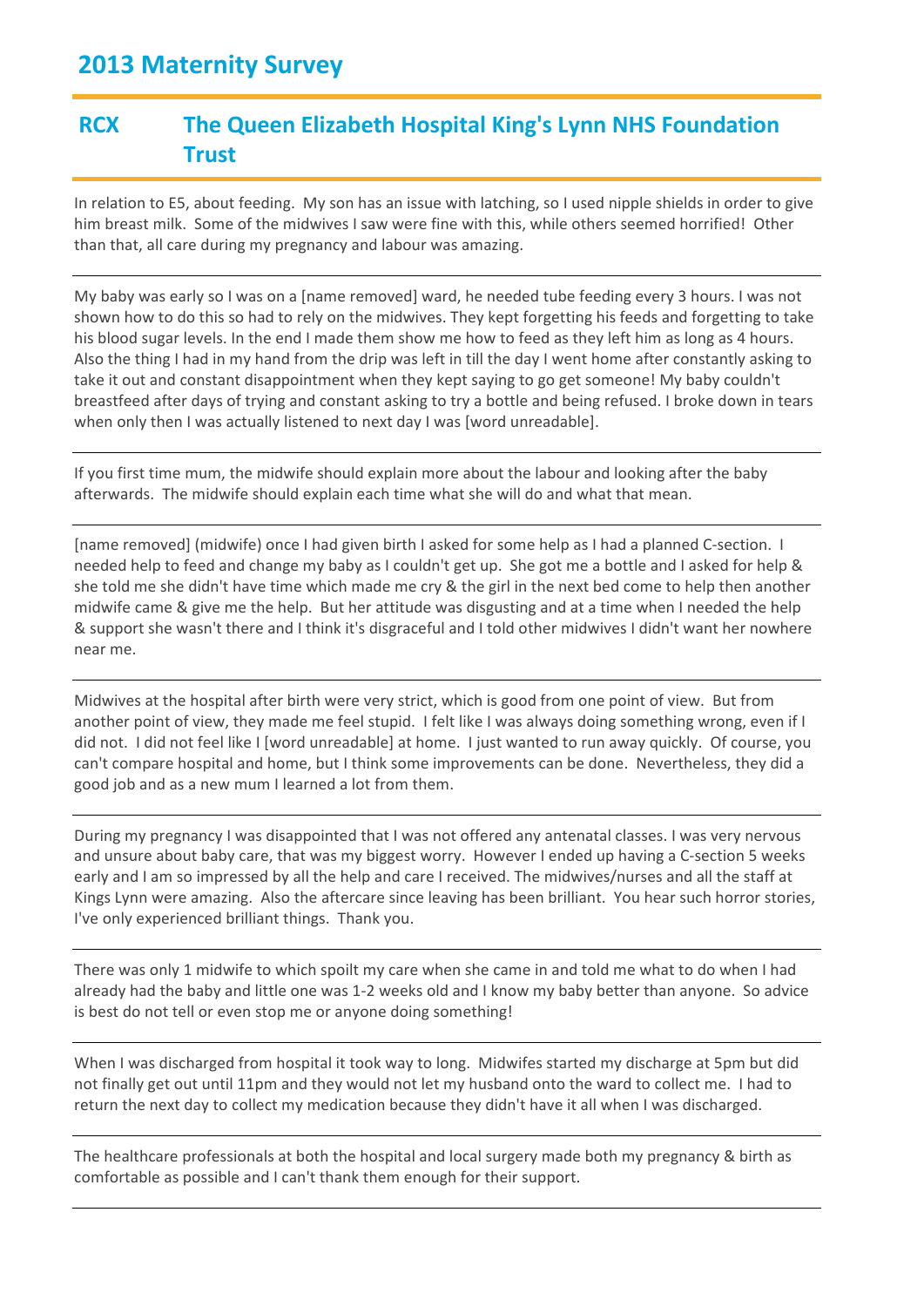### **RCX The Queen Elizabeth Hospital King's Lynn NHS Foundation Trust**

The hospital wasn't clean, blood on the end of bed, didn't feel confident to complain. Didn't feel like my feeding choices were listened to, yes I wanted to breastfeed but was forced to continue despite my wishes to include formula, as baby not latching - turned out he had tongue tie. I wanted to [word unreadable] what happened. Lots of lovely staff though.

I cannot fault any of the midwives at Q.E. Hosp during my delivery & labour they were fantastic as was the consultant who came in to help assist the midwives as my son was stuck due to him weighing 11lb 4oz. The day I gave birth I was surrounded by a team of lovely caring & friendly & most of all extremely professional midwives. 10/10. No negative comments at all.

I am still very angry to this day how I was treated [word unreadable] my time on the ward. I went in the night before I gave birth and was told I wasn't in labour and got sent home. Went back in the morning and got told I should have stayed in the night before as I was 3 centimetres & waters had broken which was the cause of me and my son being in hospital for 5 days with an infection. I could have lost my baby because of this! Once I had got to the ward my legs were still numb so I asked a midwife to help clean my pad as was still bleeding a lot! I got a reply of "get up and go to the toiler yourself you're not ill" I felt very intimidated and alone also upset! I want something doing about this all. It was a foreign lady and I'm looking into suing about the whole infection!

Sometimes in the run up to the birth I did not feel altogether supported by the [name removed] midwives. The only number I had for them could only be used for one hour in the morning, so any questions I had or any concerns I just looked up online myself. Also there was a check up at 37 wks. and that was it, this is when I felt I needed advice most and felt left to fend for myself, I was led to believe you had a weekly app at that stage? On three occasion I was waiting for my app more than 1 1/2 hours due to language problems between the midwife and the person before me. This is not the midwifes fault but then I'm in and out in five feeling like they've had enough and don't need to hear my problems also.

All was well.

On my induction day, my care on [name removed] ward was very disjointed and myself and my partner felt that we were left, and constantly put to the back of the queue despite being 15 days overdue. However, when we arrived on delivery suite the next day, the staff were incredible, in particular our midwife who was newly qualified (her name was [name removed]!) and they acted quickly when I needed an emergency C-section. My care afterwards on [name removed] was faultless. The staff were excellent and the food was great! I felt very safe and so glad I picked Queen Elizabeth. The wards were clean and I received all the advice I needed after my surgery. Please find [name removed] the midwife and tell her how amazing she is!

Everything was ok, perfect. I was happy in Queen Elizabeth Hospital. Very big thanks.

I really appreciated being told all my options before waters being broken as I was a VBAC. Previous time was emergency this time I elected a C-section on morning of birth for medical reasons (pelvic arch possibly too narrow). All staff were brilliant and really put me at ease. My only complaint was the physic before birth as I had SPD. I was referred for hydrotherapy but never received it. I would highly recommend Queen Elizabeth Hospital.